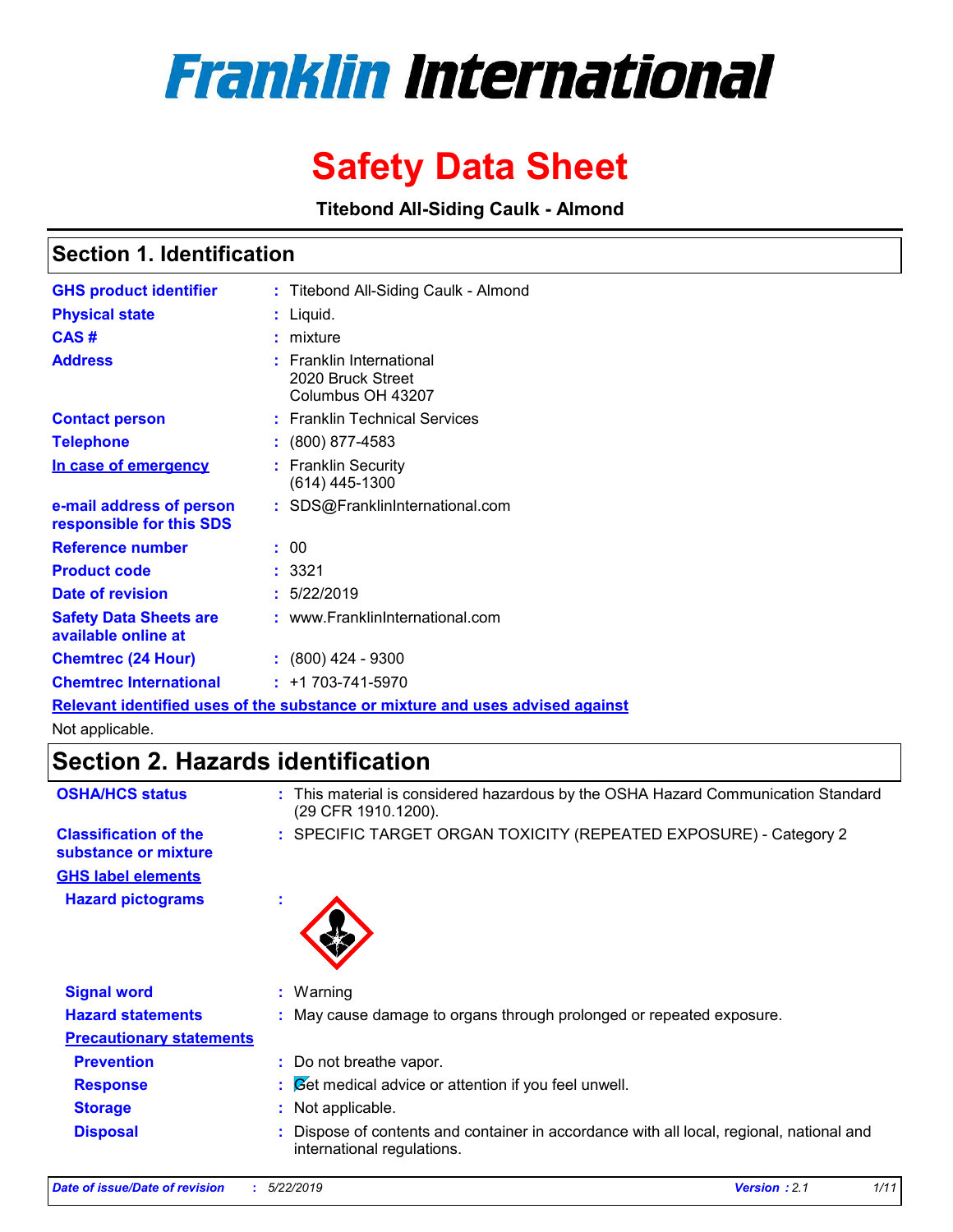### **Section 2. Hazards identification**

**Supplemental label elements**

**:** Avoid contact with skin and clothing. Wash thoroughly after handling.

**Hazards not otherwise classified**

**:** Prolonged or repeated contact may dry skin and cause irritation.

### **Section 3. Composition/information on ingredients**

| Substance/mixture | $:$ Mixture |
|-------------------|-------------|
|                   |             |

| <b>Ingredient name</b> | . O.<br>7c | <b>CAS number</b> |
|------------------------|------------|-------------------|
| ethanediol             | צ≥         | $107 - 21 - 1$    |

Any concentration shown as a range is to protect confidentiality or is due to batch variation.

**There are no additional ingredients present which, within the current knowledge of the supplier and in the concentrations applicable, are classified as hazardous to health or the environment and hence require reporting in this section.**

**Occupational exposure limits, if available, are listed in Section 8.**

### **Section 4. First aid measures**

| <b>Description of necessary first aid measures</b> |                                                                                                                                                                                                                                                                                                                                                                                                                                                                                                                                                                                                                                                                                                                                                                                                                   |  |  |  |
|----------------------------------------------------|-------------------------------------------------------------------------------------------------------------------------------------------------------------------------------------------------------------------------------------------------------------------------------------------------------------------------------------------------------------------------------------------------------------------------------------------------------------------------------------------------------------------------------------------------------------------------------------------------------------------------------------------------------------------------------------------------------------------------------------------------------------------------------------------------------------------|--|--|--|
| <b>Eye contact</b>                                 | : Immediately flush eyes with plenty of water, occasionally lifting the upper and lower<br>eyelids. Check for and remove any contact lenses. Continue to rinse for at least 10<br>minutes. Get medical attention.                                                                                                                                                                                                                                                                                                                                                                                                                                                                                                                                                                                                 |  |  |  |
| <b>Inhalation</b>                                  | : Remove victim to fresh air and keep at rest in a position comfortable for breathing. If<br>not breathing, if breathing is irregular or if respiratory arrest occurs, provide artificial<br>respiration or oxygen by trained personnel. It may be dangerous to the person providing<br>aid to give mouth-to-mouth resuscitation. Get medical attention following exposure or if<br>feeling unwell. If unconscious, place in recovery position and get medical attention<br>immediately. Maintain an open airway. Loosen tight clothing such as a collar, tie, belt<br>or waistband.                                                                                                                                                                                                                              |  |  |  |
| <b>Skin contact</b>                                | : Wash skin thoroughly with soap and water or use recognized skin cleanser. Remove<br>contaminated clothing and shoes. Continue to rinse for at least 10 minutes. Get<br>medical attention following exposure or if feeling unwell. Wash clothing before reuse.<br>Clean shoes thoroughly before reuse.                                                                                                                                                                                                                                                                                                                                                                                                                                                                                                           |  |  |  |
| <b>Ingestion</b>                                   | : Wash out mouth with water. Remove dentures if any. Remove victim to fresh air and<br>keep at rest in a position comfortable for breathing. If material has been swallowed and<br>the exposed person is conscious, give small quantities of water to drink. Stop if the<br>exposed person feels sick as vomiting may be dangerous. Do not induce vomiting<br>unless directed to do so by medical personnel. If vomiting occurs, the head should be<br>kept low so that vomit does not enter the lungs. Get medical attention following<br>exposure or if feeling unwell. Never give anything by mouth to an unconscious person.<br>If unconscious, place in recovery position and get medical attention immediately.<br>Maintain an open airway. Loosen tight clothing such as a collar, tie, belt or waistband. |  |  |  |
| Most important symptoms/effects, acute and delayed |                                                                                                                                                                                                                                                                                                                                                                                                                                                                                                                                                                                                                                                                                                                                                                                                                   |  |  |  |
| <b>Potential acute health effects</b>              |                                                                                                                                                                                                                                                                                                                                                                                                                                                                                                                                                                                                                                                                                                                                                                                                                   |  |  |  |
| <b>Eye contact</b>                                 | : This product may irritate eyes upon contact.                                                                                                                                                                                                                                                                                                                                                                                                                                                                                                                                                                                                                                                                                                                                                                    |  |  |  |
| <b>Inhalation</b>                                  | : No known significant effects or critical hazards.                                                                                                                                                                                                                                                                                                                                                                                                                                                                                                                                                                                                                                                                                                                                                               |  |  |  |
| <b>Skin contact</b>                                | : Defatting to the skin. May cause skin dryness and irritation.                                                                                                                                                                                                                                                                                                                                                                                                                                                                                                                                                                                                                                                                                                                                                   |  |  |  |
| <b>Ingestion</b>                                   | : No known significant effects or critical hazards.                                                                                                                                                                                                                                                                                                                                                                                                                                                                                                                                                                                                                                                                                                                                                               |  |  |  |
| Over-exposure signs/symptoms                       |                                                                                                                                                                                                                                                                                                                                                                                                                                                                                                                                                                                                                                                                                                                                                                                                                   |  |  |  |
| <b>Eye contact</b>                                 | : No specific data.                                                                                                                                                                                                                                                                                                                                                                                                                                                                                                                                                                                                                                                                                                                                                                                               |  |  |  |
| <b>Inhalation</b>                                  | : No specific data.                                                                                                                                                                                                                                                                                                                                                                                                                                                                                                                                                                                                                                                                                                                                                                                               |  |  |  |
|                                                    |                                                                                                                                                                                                                                                                                                                                                                                                                                                                                                                                                                                                                                                                                                                                                                                                                   |  |  |  |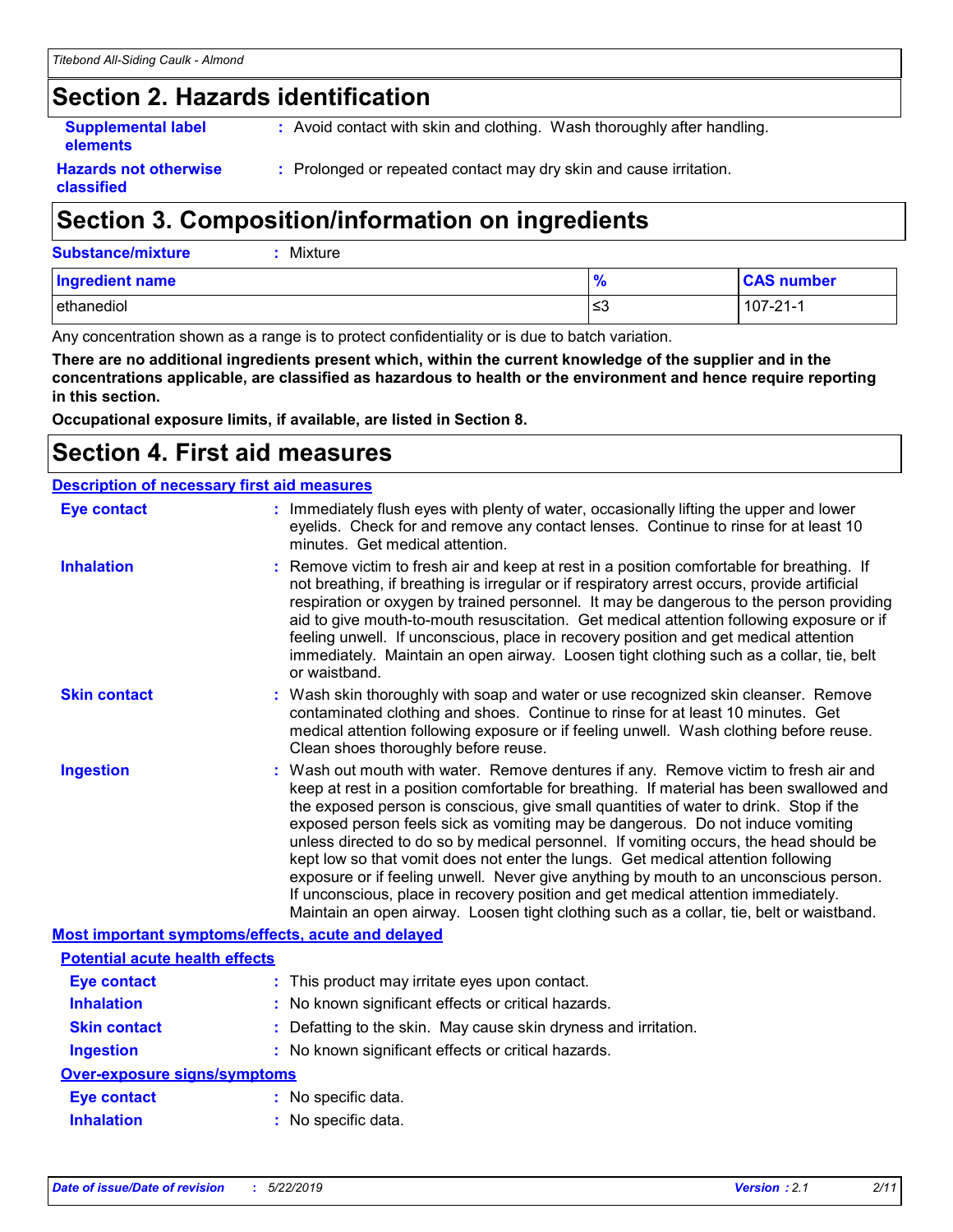### **Section 4. First aid measures**

| <b>Skin contact</b>               | Adverse symptoms may include the following:                                                                                                                                   |  |
|-----------------------------------|-------------------------------------------------------------------------------------------------------------------------------------------------------------------------------|--|
|                                   | irritation                                                                                                                                                                    |  |
|                                   | dryness                                                                                                                                                                       |  |
|                                   | cracking                                                                                                                                                                      |  |
| <b>Ingestion</b>                  | No specific data.                                                                                                                                                             |  |
|                                   | Indication of immediate medical attention and special treatment needed, if necessary                                                                                          |  |
| <b>Notes to physician</b>         | : Treat symptomatically. Contact poison treatment specialist immediately if large<br>quantities have been ingested or inhaled.                                                |  |
| <b>Specific treatments</b>        | : No specific treatment.                                                                                                                                                      |  |
| <b>Protection of first-aiders</b> | : No action shall be taken involving any personal risk or without suitable training. It may<br>be dangerous to the person providing aid to give mouth-to-mouth resuscitation. |  |
|                                   |                                                                                                                                                                               |  |

#### **See toxicological information (Section 11)**

#### **Section 5. Fire-fighting measures**

| <b>Extinguishing media</b>                               |                                                                                                                                                                                                     |
|----------------------------------------------------------|-----------------------------------------------------------------------------------------------------------------------------------------------------------------------------------------------------|
| <b>Suitable extinguishing</b><br>media                   | : Use an extinguishing agent suitable for the surrounding fire.                                                                                                                                     |
| <b>Unsuitable extinguishing</b><br>media                 | : None known.                                                                                                                                                                                       |
| <b>Specific hazards arising</b><br>from the chemical     | : In a fire or if heated, a pressure increase will occur and the container may burst.                                                                                                               |
| <b>Hazardous thermal</b><br>decomposition products       | Decomposition products may include the following materials:<br>carbon dioxide<br>carbon monoxide                                                                                                    |
| <b>Special protective actions</b><br>for fire-fighters   | : Promptly isolate the scene by removing all persons from the vicinity of the incident if<br>there is a fire. No action shall be taken involving any personal risk or without suitable<br>training. |
| <b>Special protective</b><br>equipment for fire-fighters | : Fire-fighters should wear appropriate protective equipment and self-contained breathing<br>apparatus (SCBA) with a full face-piece operated in positive pressure mode.                            |

### **Section 6. Accidental release measures**

#### **Environmental precautions Personal precautions, protective equipment and emergency procedures :** Avoid dispersal of spilled material and runoff and contact with soil, waterways, drains **:** No action shall be taken involving any personal risk or without suitable training. Evacuate surrounding areas. Keep unnecessary and unprotected personnel from entering. Do not touch or walk through spilled material. Avoid breathing vapor or mist. Provide adequate ventilation. Wear appropriate respirator when ventilation is inadequate. Put on appropriate personal protective equipment. and sewers. Inform the relevant authorities if the product has caused environmental pollution (sewers, waterways, soil or air). : Stop leak if without risk. Move containers from spill area. Dilute with water and mop up if water-soluble. Alternatively, or if water-insoluble, absorb with an inert dry material and place in an appropriate waste disposal container. Dispose of via a licensed waste disposal contractor. **Small spill : Methods and materials for containment and cleaning up For non-emergency personnel For emergency responders :** If specialized clothing is required to deal with the spillage, take note of any information in Section 8 on suitable and unsuitable materials. See also the information in "For nonemergency personnel".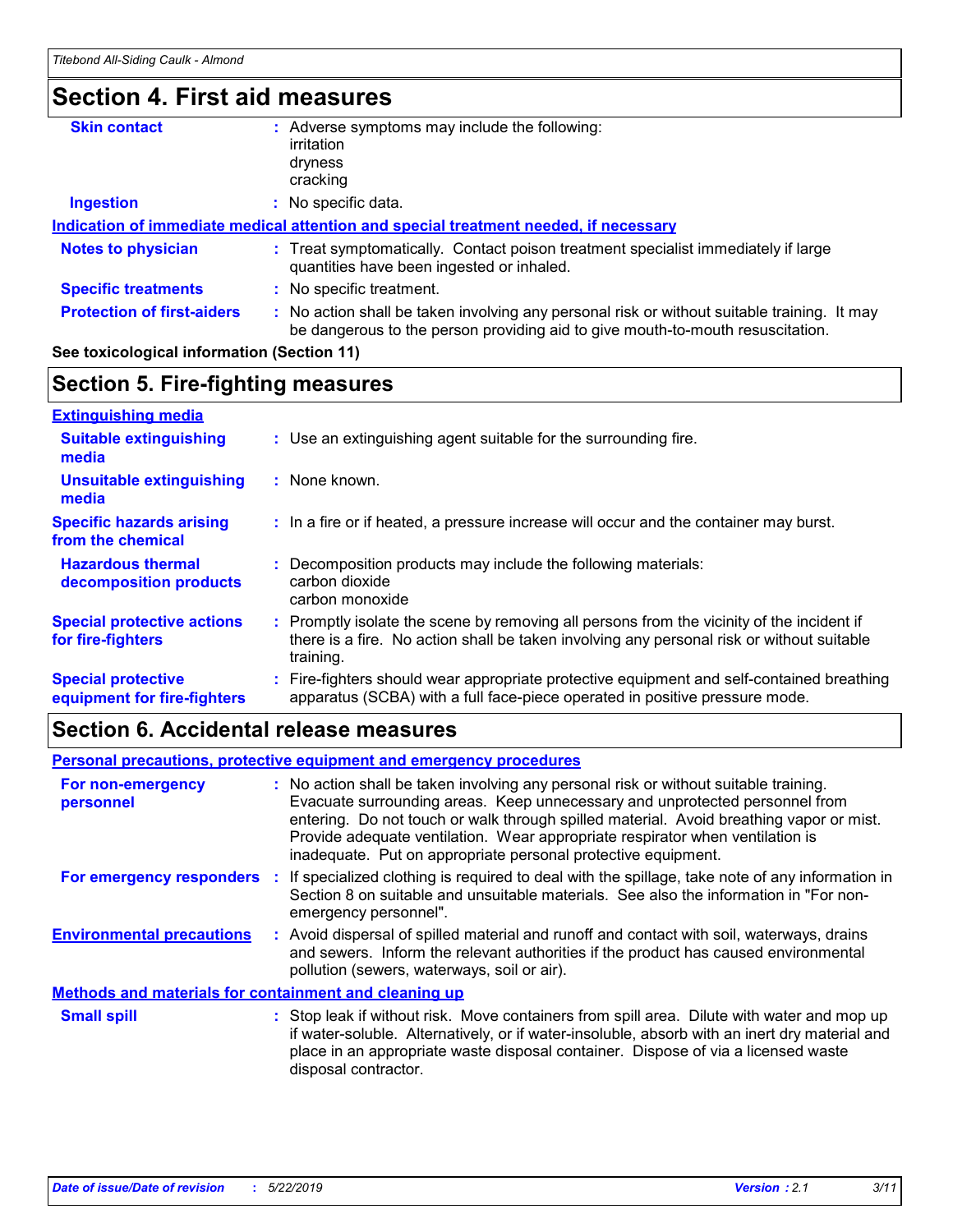### **Section 6. Accidental release measures**

### **Section 7. Handling and storage**

| <b>Precautions for safe handling</b>                                             |                                                                                                                                                                                                                                                                                                                                                                                                                                                                                                                                                                                                                                                                   |
|----------------------------------------------------------------------------------|-------------------------------------------------------------------------------------------------------------------------------------------------------------------------------------------------------------------------------------------------------------------------------------------------------------------------------------------------------------------------------------------------------------------------------------------------------------------------------------------------------------------------------------------------------------------------------------------------------------------------------------------------------------------|
| <b>Protective measures</b>                                                       | : Put on appropriate personal protective equipment (see Section 8). Do not breathe<br>vapor or mist. Do not ingest. Avoid contact with eyes, skin and clothing. Keep in the<br>original container or an approved alternative made from a compatible material, kept<br>tightly closed when not in use. Empty containers retain product residue and can be<br>hazardous. Do not reuse container.                                                                                                                                                                                                                                                                    |
| <b>Advice on general</b><br>occupational hygiene                                 | : Eating, drinking and smoking should be prohibited in areas where this material is<br>handled, stored and processed. Workers should wash hands and face before eating,<br>drinking and smoking. Remove contaminated clothing and protective equipment before<br>entering eating areas. See also Section 8 for additional information on hygiene<br>measures.                                                                                                                                                                                                                                                                                                     |
| <b>Conditions for safe storage,</b><br>including any<br><i>incompatibilities</i> | Do not store below the following temperature: $5^{\circ}$ C (41 <sup>°</sup> F). Store in accordance with<br>local regulations. Store in original container protected from direct sunlight in a dry, cool<br>and well-ventilated area, away from incompatible materials (see Section 10) and food<br>and drink. Keep container tightly closed and sealed until ready for use. Containers that<br>have been opened must be carefully resealed and kept upright to prevent leakage. Do<br>not store in unlabeled containers. Use appropriate containment to avoid environmental<br>contamination. See Section 10 for incompatible materials before handling or use. |

### **Section 8. Exposure controls/personal protection**

#### **Control parameters**

**Occupational exposure limits**

| <b>Ingredient name</b>                            |  | <b>Exposure limits</b>                                                                                                                                                                                                                                                                                                                                                                            |  |
|---------------------------------------------------|--|---------------------------------------------------------------------------------------------------------------------------------------------------------------------------------------------------------------------------------------------------------------------------------------------------------------------------------------------------------------------------------------------------|--|
| ethanediol                                        |  | ACGIH TLV (United States, 3/2020).<br>STEL: 10 mg/m <sup>3</sup> 15 minutes. Form: Inhalable fraction. Aerosol only.<br>STEL: 50 ppm 15 minutes. Form: Vapor fraction<br>TWA: 25 ppm 8 hours. Form: Vapor fraction<br>OSHA PEL 1989 (United States, 3/1989).<br>CEIL: 50 ppm<br>CEIL: 125 mg/m <sup>3</sup>                                                                                       |  |
| <b>Appropriate engineering</b><br><b>controls</b> |  | : If user operations generate dust, fumes, gas, vapor or mist, use process enclosures,<br>local exhaust ventilation or other engineering controls to keep worker exposure to<br>airborne contaminants below any recommended or statutory limits.                                                                                                                                                  |  |
| <b>Environmental exposure</b><br><b>controls</b>  |  | : Emissions from ventilation or work process equipment should be checked to ensure<br>they comply with the requirements of environmental protection legislation. In some<br>cases, fume scrubbers, filters or engineering modifications to the process equipment<br>will be necessary to reduce emissions to acceptable levels.                                                                   |  |
| <b>Individual protection measures</b>             |  |                                                                                                                                                                                                                                                                                                                                                                                                   |  |
| <b>Hygiene measures</b>                           |  | : Wash hands, forearms and face thoroughly after handling chemical products, before<br>eating, smoking and using the lavatory and at the end of the working period.<br>Appropriate techniques should be used to remove potentially contaminated clothing.<br>Wash contaminated clothing before reusing. Ensure that eyewash stations and safety<br>showers are close to the workstation location. |  |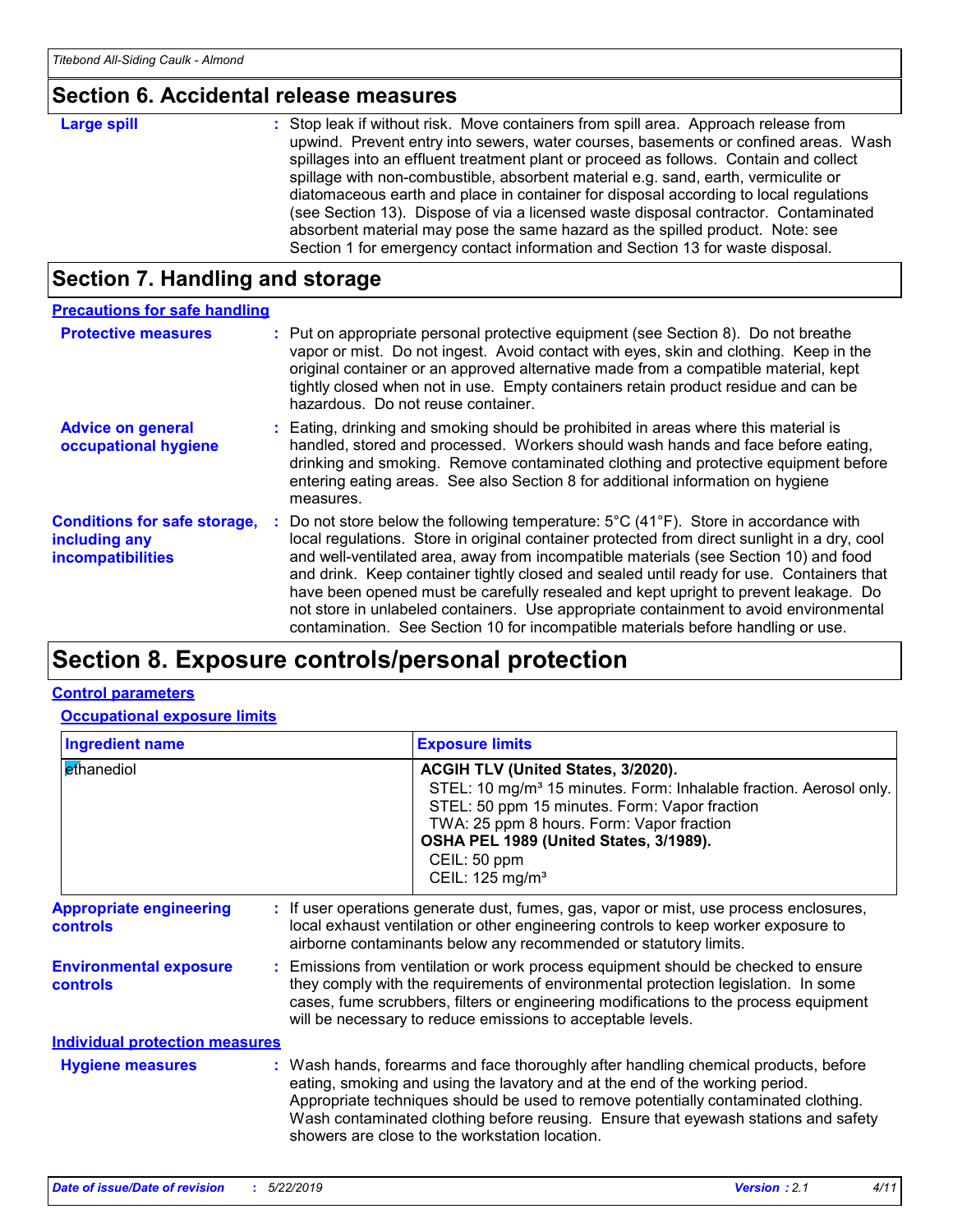## **Section 8. Exposure controls/personal protection**

| <b>Eye/face protection</b>    | : Safety eyewear complying with an approved standard should be used when a risk<br>assessment indicates this is necessary to avoid exposure to liquid splashes, mists,<br>gases or dusts. If contact is possible, the following protection should be worn, unless<br>the assessment indicates a higher degree of protection: safety glasses with side-<br>shields.                                                                                                                                                                                                                                                     |
|-------------------------------|------------------------------------------------------------------------------------------------------------------------------------------------------------------------------------------------------------------------------------------------------------------------------------------------------------------------------------------------------------------------------------------------------------------------------------------------------------------------------------------------------------------------------------------------------------------------------------------------------------------------|
| <b>Skin protection</b>        |                                                                                                                                                                                                                                                                                                                                                                                                                                                                                                                                                                                                                        |
| <b>Hand protection</b>        | : Chemical-resistant, impervious gloves complying with an approved standard should be<br>worn at all times when handling chemical products if a risk assessment indicates this is<br>necessary. Considering the parameters specified by the glove manufacturer, check<br>during use that the gloves are still retaining their protective properties. It should be<br>noted that the time to breakthrough for any glove material may be different for different<br>glove manufacturers. In the case of mixtures, consisting of several substances, the<br>protection time of the gloves cannot be accurately estimated. |
| <b>Body protection</b>        | : Personal protective equipment for the body should be selected based on the task being<br>performed and the risks involved and should be approved by a specialist before<br>handling this product.                                                                                                                                                                                                                                                                                                                                                                                                                    |
| <b>Other skin protection</b>  | : Appropriate footwear and any additional skin protection measures should be selected<br>based on the task being performed and the risks involved and should be approved by a<br>specialist before handling this product.                                                                                                                                                                                                                                                                                                                                                                                              |
| <b>Respiratory protection</b> | : Based on the hazard and potential for exposure, select a respirator that meets the<br>appropriate standard or certification. Respirators must be used according to a<br>respiratory protection program to ensure proper fitting, training, and other important<br>aspects of use.                                                                                                                                                                                                                                                                                                                                    |

### **Section 9. Physical and chemical properties**

#### **Appearance**

| <u>INNUMERIU</u>                                  |                                                                    |
|---------------------------------------------------|--------------------------------------------------------------------|
| <b>Physical state</b>                             | : Liquid. [Paste.]                                                 |
| <b>Color</b>                                      | : Almond-like.                                                     |
| Odor                                              | : Acrylic.                                                         |
| <b>Odor threshold</b>                             | : Not available.                                                   |
| pH                                                | $: 7.5 \text{ to } 8.5$                                            |
| <b>Melting point</b>                              | : Not available.                                                   |
| <b>Boiling point</b>                              | : Not available.                                                   |
| <b>Flash point</b>                                | : Closed cup: $>93.3^{\circ}$ C ( $>199.9^{\circ}$ F) [Closed cup] |
| <b>Evaporation rate</b>                           | $:$ <1 (butyl acetate = 1)                                         |
| <b>Flammability (solid, gas)</b>                  | : Not available.                                                   |
| Lower and upper explosive<br>(flammable) limits   | : Not available.                                                   |
| <b>VOC (less water, less)</b><br>exempt solvents) | $: 50$ g/l                                                         |
| <b>Volatility</b>                                 | : $27\%$ (v/v), 17.8% (w/w)                                        |
| <b>Vapor pressure</b>                             | : 2.3 kPa (17 mm Hg) [room temperature]                            |
| <b>Vapor density</b>                              | : Not available.                                                   |
| <b>Relative density</b>                           | : 1.62                                                             |
| <b>Solubility</b>                                 | : Soluble in the following materials: cold water and hot water.    |
| <b>Solubility in water</b>                        | : Not available.                                                   |
| <b>Partition coefficient: n-</b><br>octanol/water | : Not available.                                                   |
| <b>Auto-ignition temperature</b>                  | $:$ Not available.                                                 |
| <b>Decomposition temperature</b>                  | $:$ Not available.                                                 |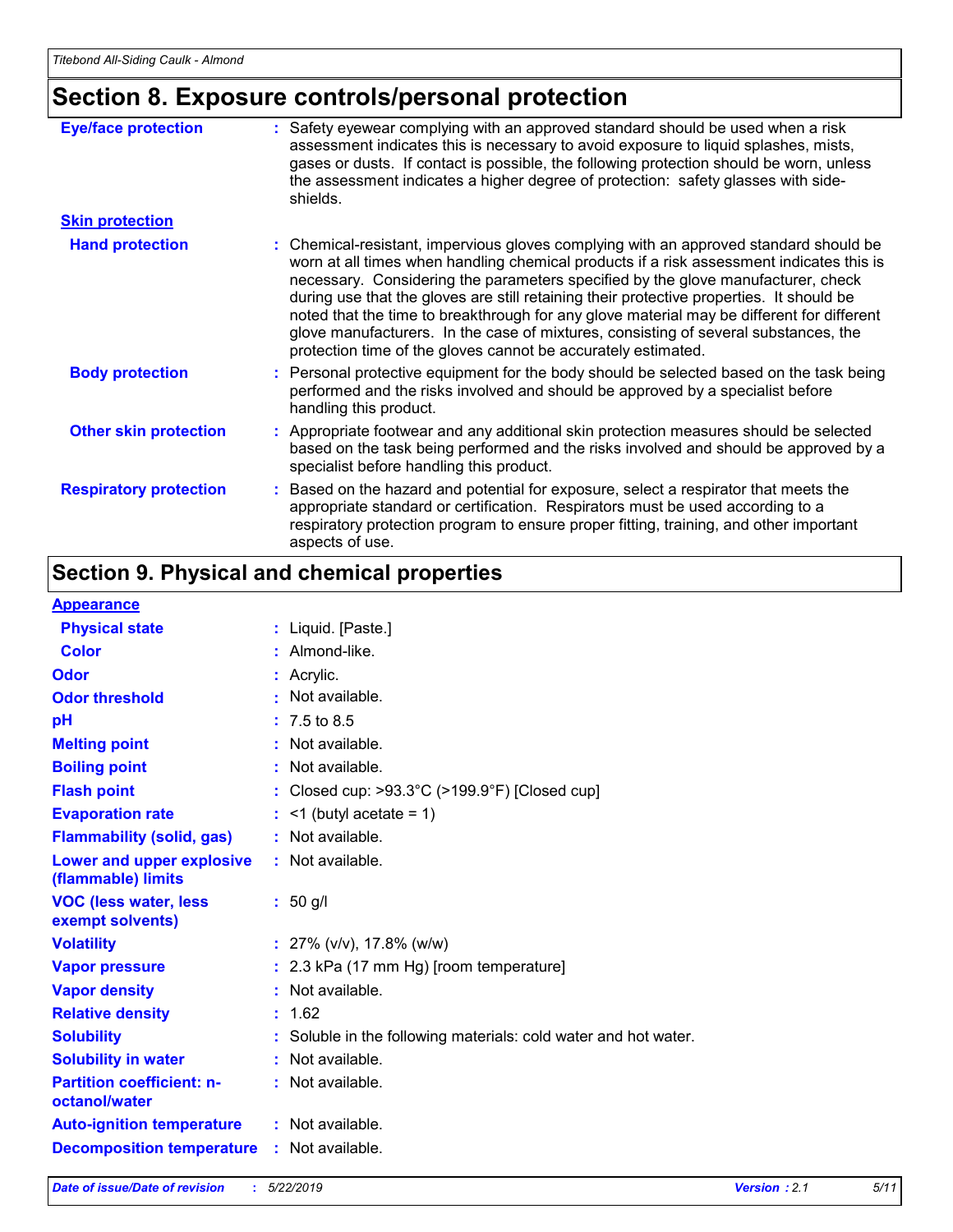### **Section 9. Physical and chemical properties**

**Viscosity :** Not available.

#### **Section 10. Stability and reactivity**

| <b>Reactivity</b>                            | : No specific test data related to reactivity available for this product or its ingredients.              |
|----------------------------------------------|-----------------------------------------------------------------------------------------------------------|
| <b>Chemical stability</b>                    | : The product is stable.                                                                                  |
| <b>Possibility of hazardous</b><br>reactions | : Under normal conditions of storage and use, hazardous reactions will not occur.                         |
| <b>Conditions to avoid</b>                   | : No specific data.                                                                                       |
| <b>Incompatible materials</b>                | : No specific data.                                                                                       |
| <b>Hazardous decomposition</b><br>products   | : Under normal conditions of storage and use, hazardous decomposition products should<br>not be produced. |

### **Section 11. Toxicological information**

#### **Information on toxicological effects**

| <b>Product/ingredient name</b> | <b>Result</b>                | <b>Species</b> | <b>Dose</b>          | <b>Exposure</b> |
|--------------------------------|------------------------------|----------------|----------------------|-----------------|
| l ethanediol                   | <b>LC50 Inhalation Vapor</b> | Rat            | $10.92 \text{ mg/l}$ | I4 hours        |
|                                | LD50 Oral                    | Rat            | 4700 mg/kg           |                 |

| <b>Product/ingredient name</b> | <b>Result</b>            | <b>Species</b> | <b>Score</b> | <b>Exposure</b>    | <b>Observation</b>       |  |
|--------------------------------|--------------------------|----------------|--------------|--------------------|--------------------------|--|
| ethanediol                     | Eyes - Mild irritant     | Rabbit         |              | 24 hours 500       |                          |  |
|                                | Eyes - Mild irritant     | Rabbit         |              | mq<br>hours 100    | $\overline{\phantom{0}}$ |  |
|                                | Eyes - Moderate irritant | Rabbit         |              | mq<br>6 hours 1440 |                          |  |
|                                | Skin - Mild irritant     | Rabbit         |              | mg<br>555 mg       |                          |  |

#### **Conclusion/Summary**

**Skin Example 20 :** Prolonged or repeated contact can defat the skin and lead to irritation, cracking and/or dermatitis.

- **Eyes :** This product may irritate eyes upon contact.
- **Respiratory :** May cause respiratory irritation.

#### **Sensitization**

Not available.

**Conclusion/Summary**

**Skin :** May cause allergic reactions in certain individuals.

### Not available.

**Mutagenicity**

**Carcinogenicity**

Not available.

### **Reproductive toxicity**

Not available.

### **Teratogenicity**

Not available.

#### **Specific target organ toxicity (single exposure)**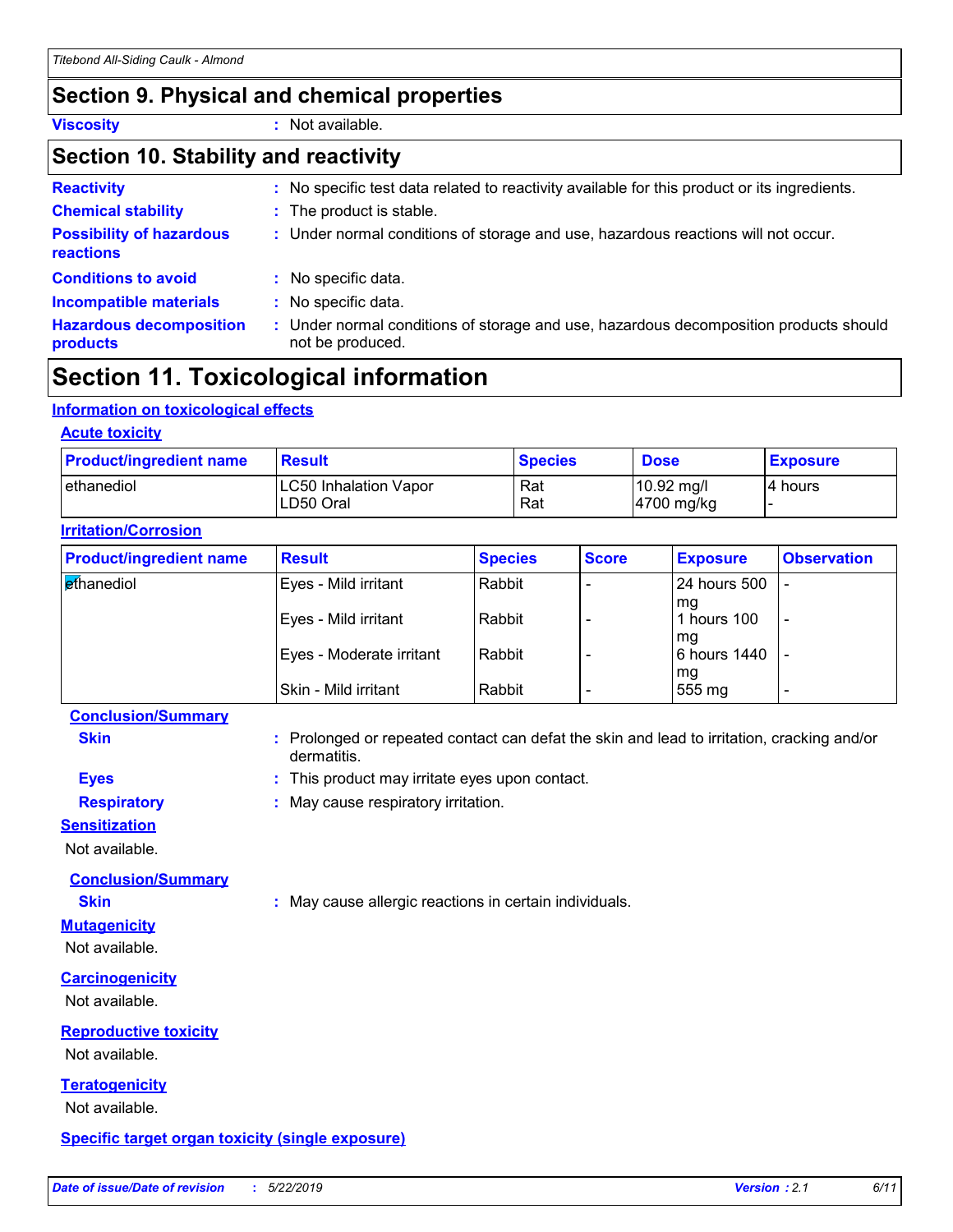### **Section 11. Toxicological information**

| <b>Name</b>                                                                              |  |                                                                                                                                                                              | <b>Category</b>                                               | <b>Route of</b><br>exposure | <b>Target organs</b>                                         |  |  |
|------------------------------------------------------------------------------------------|--|------------------------------------------------------------------------------------------------------------------------------------------------------------------------------|---------------------------------------------------------------|-----------------------------|--------------------------------------------------------------|--|--|
| ethanediol                                                                               |  |                                                                                                                                                                              | Category 1                                                    | oral                        | blood, central<br>nervous system<br>(CNS), kidneys,<br>liver |  |  |
| <b>Specific target organ toxicity (repeated exposure)</b>                                |  |                                                                                                                                                                              |                                                               |                             |                                                              |  |  |
| <b>Name</b>                                                                              |  |                                                                                                                                                                              | <b>Category</b>                                               | <b>Route of</b><br>exposure | <b>Target organs</b>                                         |  |  |
| <b>Titebond All-Siding Caulk - Almond</b><br>ethanediol                                  |  |                                                                                                                                                                              | Category 2<br>Category 2                                      | oral                        | kidneys                                                      |  |  |
| <b>Aspiration hazard</b><br>Not available.                                               |  |                                                                                                                                                                              |                                                               |                             |                                                              |  |  |
| <b>Information on the likely</b><br>routes of exposure                                   |  | : Not available.                                                                                                                                                             |                                                               |                             |                                                              |  |  |
| <b>Potential acute health effects</b>                                                    |  |                                                                                                                                                                              |                                                               |                             |                                                              |  |  |
| <b>Eye contact</b>                                                                       |  | : This product may irritate eyes upon contact.                                                                                                                               |                                                               |                             |                                                              |  |  |
| <b>Inhalation</b>                                                                        |  | No known significant effects or critical hazards.                                                                                                                            |                                                               |                             |                                                              |  |  |
| <b>Skin contact</b>                                                                      |  |                                                                                                                                                                              | Defatting to the skin. May cause skin dryness and irritation. |                             |                                                              |  |  |
| <b>Ingestion</b>                                                                         |  | : No known significant effects or critical hazards.                                                                                                                          |                                                               |                             |                                                              |  |  |
| <b>Symptoms related to the physical, chemical and toxicological characteristics</b>      |  |                                                                                                                                                                              |                                                               |                             |                                                              |  |  |
| <b>Eye contact</b>                                                                       |  | : No specific data.                                                                                                                                                          |                                                               |                             |                                                              |  |  |
| <b>Inhalation</b>                                                                        |  | : No specific data.                                                                                                                                                          |                                                               |                             |                                                              |  |  |
| <b>Skin contact</b>                                                                      |  | : Adverse symptoms may include the following:<br>irritation<br>dryness<br>cracking                                                                                           |                                                               |                             |                                                              |  |  |
| <b>Ingestion</b>                                                                         |  | : No specific data.                                                                                                                                                          |                                                               |                             |                                                              |  |  |
| Delayed and immediate effects and also chronic effects from short and long term exposure |  |                                                                                                                                                                              |                                                               |                             |                                                              |  |  |
| <b>Short term exposure</b>                                                               |  |                                                                                                                                                                              |                                                               |                             |                                                              |  |  |
| <b>Potential immediate</b><br>effects                                                    |  | : Not available.                                                                                                                                                             |                                                               |                             |                                                              |  |  |
| <b>Potential delayed effects</b>                                                         |  | : Not available.                                                                                                                                                             |                                                               |                             |                                                              |  |  |
| <b>Long term exposure</b><br><b>Potential immediate</b><br>effects                       |  | : Not available.                                                                                                                                                             |                                                               |                             |                                                              |  |  |
| <b>Potential delayed effects</b>                                                         |  | : Not available.                                                                                                                                                             |                                                               |                             |                                                              |  |  |
| <b>Potential chronic health effects</b>                                                  |  |                                                                                                                                                                              |                                                               |                             |                                                              |  |  |
| Not available.                                                                           |  |                                                                                                                                                                              |                                                               |                             |                                                              |  |  |
| <b>General</b>                                                                           |  | : May cause damage to organs through prolonged or repeated exposure. Prolonged or<br>repeated contact can defat the skin and lead to irritation, cracking and/or dermatitis. |                                                               |                             |                                                              |  |  |
| <b>Carcinogenicity</b>                                                                   |  | No known significant effects or critical hazards.                                                                                                                            |                                                               |                             |                                                              |  |  |
| <b>Mutagenicity</b>                                                                      |  | No known significant effects or critical hazards.                                                                                                                            |                                                               |                             |                                                              |  |  |
| <b>Teratogenicity</b>                                                                    |  | No known significant effects or critical hazards.                                                                                                                            |                                                               |                             |                                                              |  |  |
| <b>Developmental effects</b>                                                             |  | No known significant effects or critical hazards.                                                                                                                            |                                                               |                             |                                                              |  |  |
| <b>Fertility effects</b>                                                                 |  | No known significant effects or critical hazards.                                                                                                                            |                                                               |                             |                                                              |  |  |
| <b>Numerical measures of toxicity</b>                                                    |  |                                                                                                                                                                              |                                                               |                             |                                                              |  |  |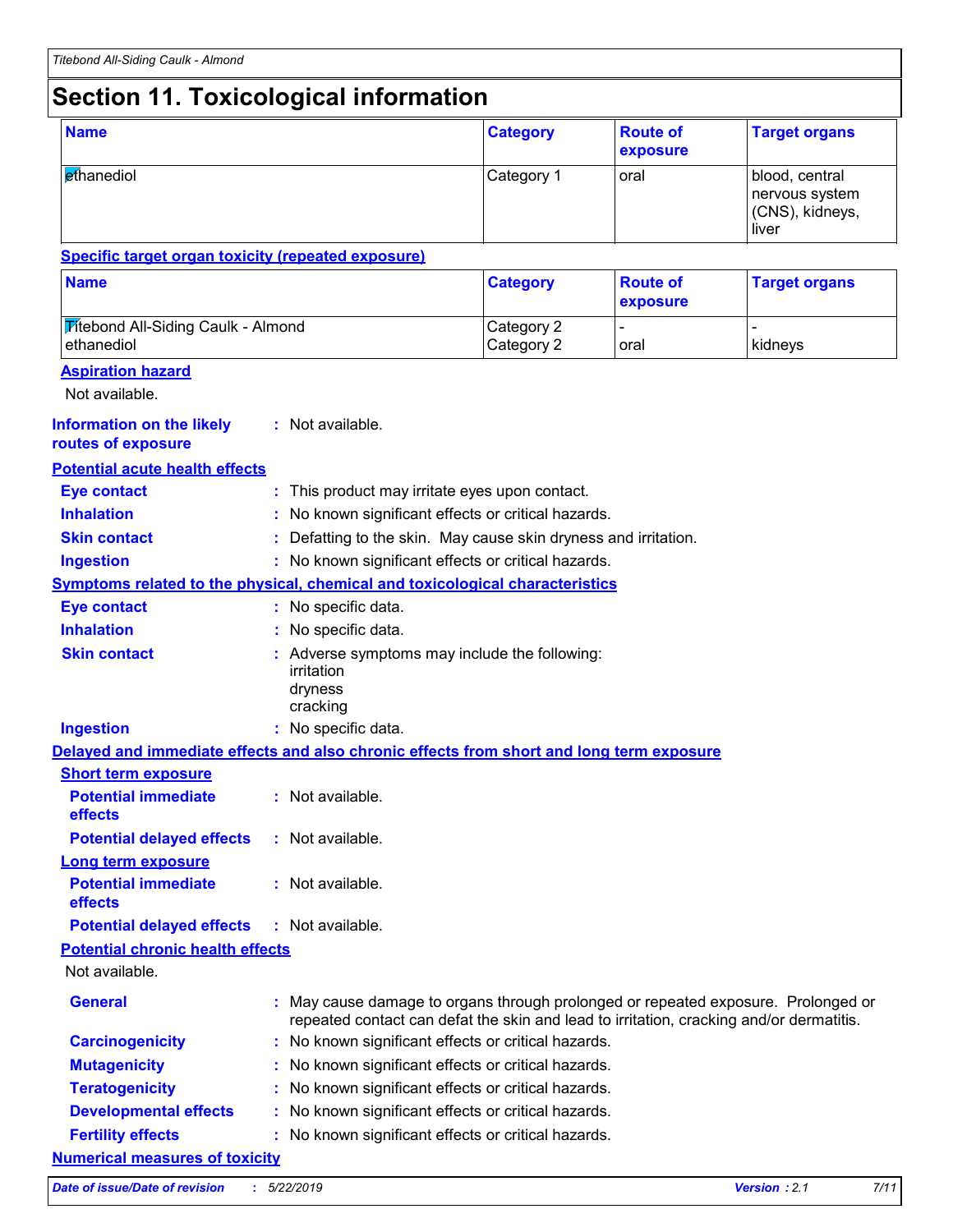### **Section 11. Toxicological information**

#### **Acute toxicity estimates**

Not available.

### **Section 12. Ecological information**

#### **Toxicity**

| <b>Product/ingredient name</b> | <b>Result</b>                       | <b>Species</b>                                | <b>Exposure</b> |
|--------------------------------|-------------------------------------|-----------------------------------------------|-----------------|
| ethanediol                     | Acute EC50 10940 mg/l               | Algae - Selenastrum<br>capriocornutum         | 96 hours        |
|                                | Acute LC50 6900000 µg/l Fresh water | Crustaceans - Ceriodaphnia<br>dubia - Neonate | 48 hours        |
|                                | Acute LC50 41000 mg/l Fresh water   | Daphnia - Daphnia magna -<br>Neonate          | 48 hours        |
|                                | Acute LC50 8050000 µg/l Fresh water | Fish - Pimephales promelas                    | 96 hours        |
|                                | Chronic NOEC 10000 mg/l             | Algae - Selenastrum<br>capriocornutum         | 96 hours        |

#### **Persistence and degradability**

| <b>Product/ingredient name</b> | <b>Aquatic half-life</b> | <b>Photolysis</b> | Biodegradability |
|--------------------------------|--------------------------|-------------------|------------------|
| ethanediol                     |                          |                   | Readily          |

#### **Bioaccumulative potential**

| <b>Product/ingredient name</b> | $\mathsf{LogP}_\mathsf{ow}$ | BCF | <b>Potential</b> |
|--------------------------------|-----------------------------|-----|------------------|
| ethanediol                     | .36                         | 10  | low              |

#### **Mobility in soil**

| <b>Soil/water partition</b> |  |
|-----------------------------|--|
| <b>coefficient (Koc)</b>    |  |

**:** Not available.

**Other adverse effects** : No known significant effects or critical hazards.

### **Section 13. Disposal considerations**

| <b>Disposal methods</b> | : The generation of waste should be avoided or minimized wherever possible. Disposal<br>of this product, solutions and any by-products should at all times comply with the<br>requirements of environmental protection and waste disposal legislation and any<br>regional local authority requirements. Dispose of surplus and non-recyclable products<br>via a licensed waste disposal contractor. Waste should not be disposed of untreated to<br>the sewer unless fully compliant with the requirements of all authorities with jurisdiction.<br>Waste packaging should be recycled. Incineration or landfill should only be considered<br>when recycling is not feasible. This material and its container must be disposed of in a<br>safe way. Care should be taken when handling emptied containers that have not been<br>cleaned or rinsed out. Empty containers or liners may retain some product residues. |
|-------------------------|---------------------------------------------------------------------------------------------------------------------------------------------------------------------------------------------------------------------------------------------------------------------------------------------------------------------------------------------------------------------------------------------------------------------------------------------------------------------------------------------------------------------------------------------------------------------------------------------------------------------------------------------------------------------------------------------------------------------------------------------------------------------------------------------------------------------------------------------------------------------------------------------------------------------|
|                         | Avoid dispersal of spilled material and runoff and contact with soil, waterways, drains<br>and sewers.                                                                                                                                                                                                                                                                                                                                                                                                                                                                                                                                                                                                                                                                                                                                                                                                              |

### **Section 14. Transport information**

|                                                                    | <b>DOT</b><br><b>Classification</b> | <b>TDG</b><br><b>Classification</b> | <b>Mexico</b><br><b>Classification</b> | <b>ADR/RID</b> | <b>IMDG</b>    | <b>IATA</b>    |
|--------------------------------------------------------------------|-------------------------------------|-------------------------------------|----------------------------------------|----------------|----------------|----------------|
| <b>UN number</b>                                                   | Not regulated.                      | Not regulated.                      | Not regulated.                         | Not regulated. | Not regulated. | Not regulated. |
| <b>UN proper</b><br>shipping name                                  |                                     |                                     |                                        |                |                |                |
|                                                                    |                                     |                                     |                                        |                |                |                |
| <b>Date of issue/Date of revision</b><br>Version: 2.1<br>5/22/2019 |                                     |                                     |                                        |                | 8/11           |                |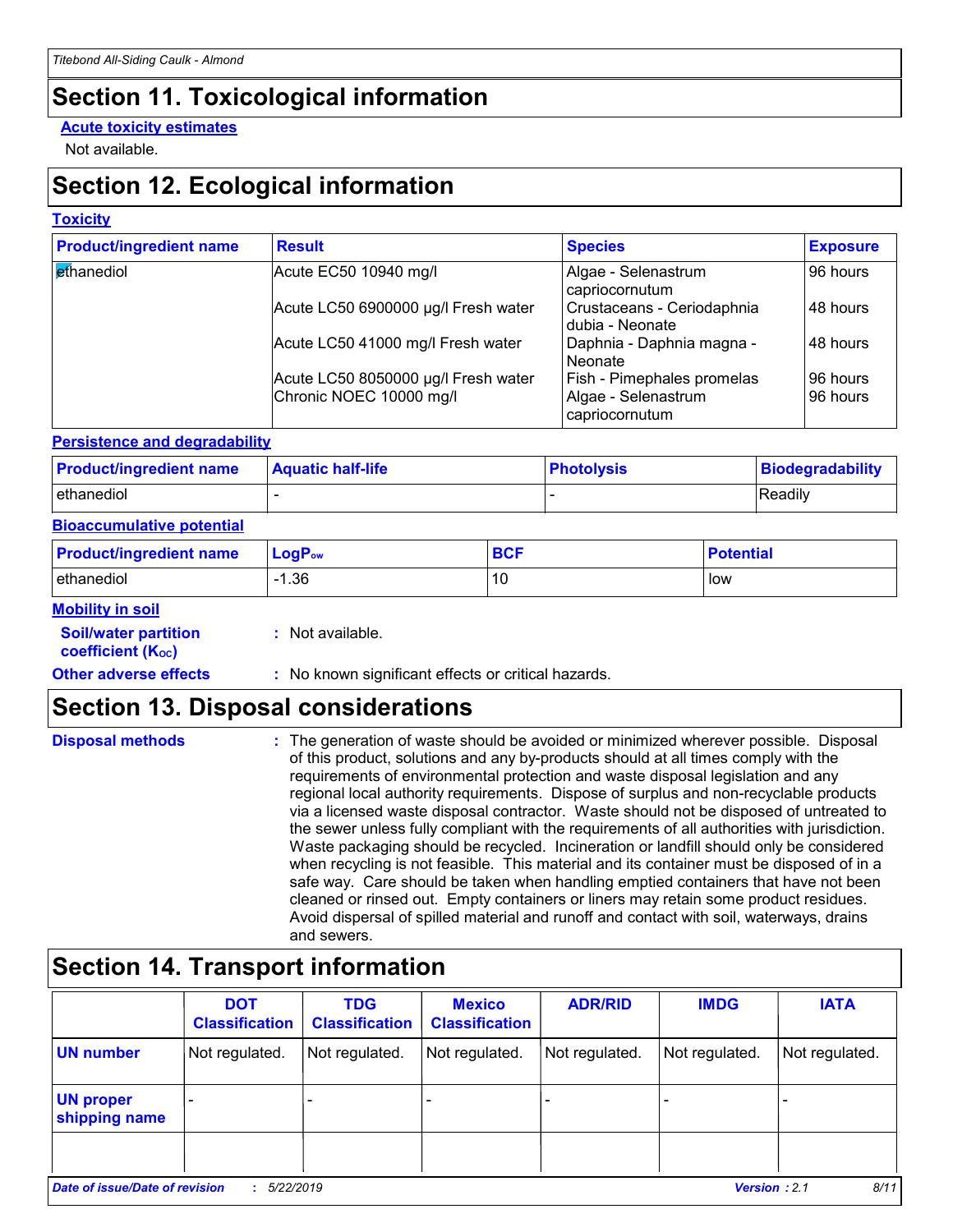#### **Section 14. Transport information** - - - - - - **Transport hazard class(es) Packing group Environmental hazards** No. No. No. - No. - No. - No.

### **Section 15. Regulatory information**

#### **U.S. Federal regulations**

#### **SARA 302/304**

#### **Composition/information on ingredients**

No products were found.

#### **SARA 304 RQ :** Not applicable.

#### **SARA 311/312**

#### **Classification :** SPECIFIC TARGET ORGAN TOXICITY (REPEATED EXPOSURE) - Category 2 HNOC - Defatting irritant

#### **Composition/information on ingredients**

| <b>Name</b>                | $\frac{9}{6}$ | <b>Classification</b>                                                                                                                                                                                                                                             |
|----------------------------|---------------|-------------------------------------------------------------------------------------------------------------------------------------------------------------------------------------------------------------------------------------------------------------------|
| l <mark>et</mark> hanediol | ≤3            | ACUTE TOXICITY (oral) - Category 4<br><b>SKIN IRRITATION - Category 2</b><br><b>EYE IRRITATION - Category 2B</b><br>SPECIFIC TARGET ORGAN TOXICITY (SINGLE EXPOSURE) -<br>Category 1<br>SPECIFIC TARGET ORGAN TOXICITY (REPEATED<br><b>EXPOSURE) - Category 2</b> |

#### **SARA 313**

|                                           | <b>Product name</b> | <b>CAS number</b> | $\frac{9}{6}$ |
|-------------------------------------------|---------------------|-------------------|---------------|
| <b>Form R - Reporting</b><br>requirements | ethanediol          | $107 - 21 - 1$    | ו≥ו           |
| <b>Supplier notification</b>              | ethanediol          | $107 - 21 - 1$    | '≤3           |

SARA 313 notifications must not be detached from the SDS and any copying and redistribution of the SDS shall include copying and redistribution of the notice attached to copies of the SDS subsequently redistributed.

#### **State regulations**

| <b>Massachusetts</b> | : The following components are listed: ETHYLENE GLYCOL; 1,2-DIHYDROXYETHANE |
|----------------------|-----------------------------------------------------------------------------|
| <b>New York</b>      | : The following components are listed: Ethylene glycol                      |
| <b>New Jersey</b>    | : The following components are listed: ETHYLENE GLYCOL; 1,2-ETHANEDIOL      |
| Pennsylvania         | : The following components are listed: 1,2-ETHANEDIOL                       |

#### **California Prop. 65**

**A** WARNING: This product can expose you to Ethylene Glycol, which is known to the State of California to cause birth defects or other reproductive harm. For more information go to www.P65Warnings.ca.gov.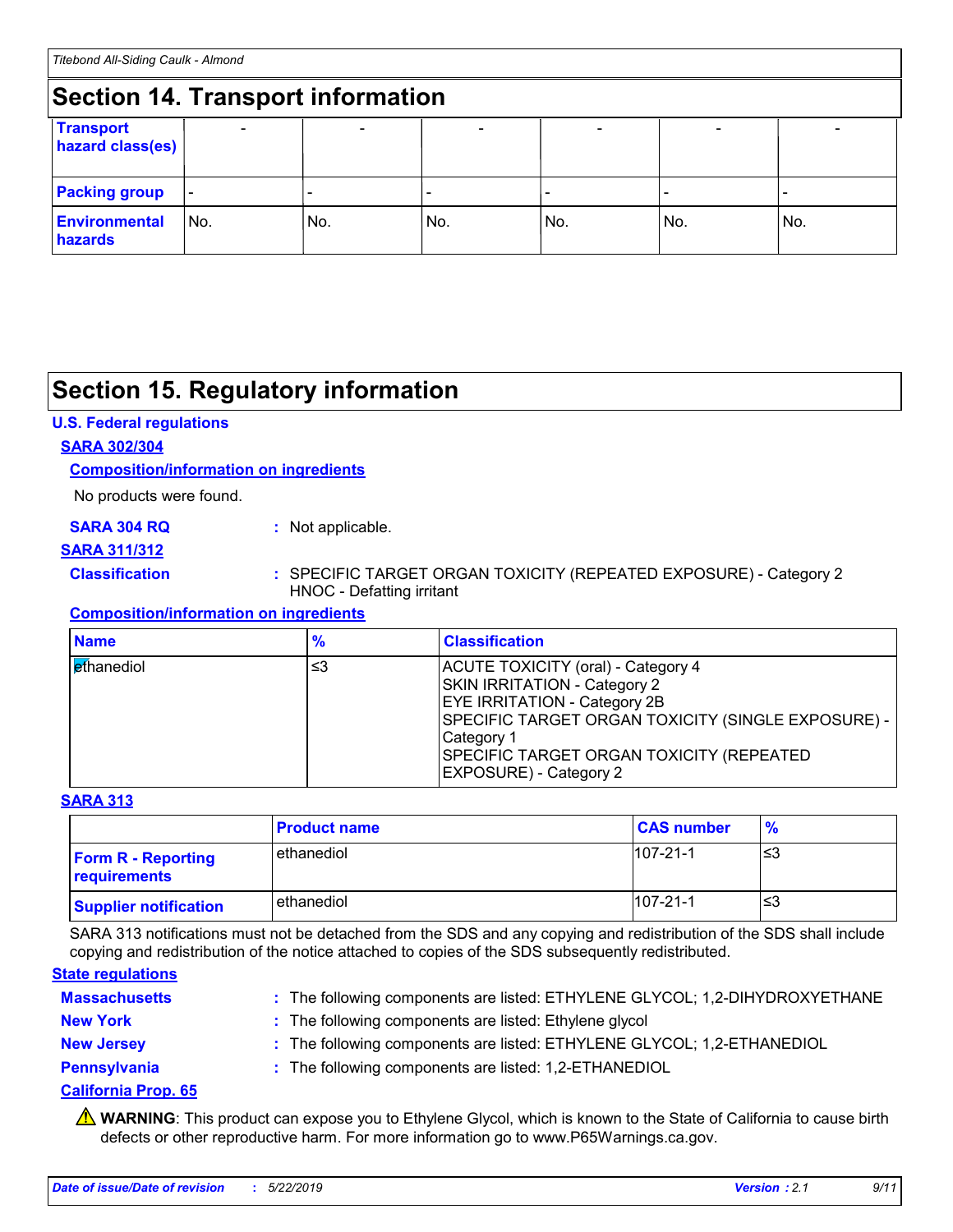### **Section 15. Regulatory information**

| <b>Ingredient name</b> | No significant risk Maximum<br>level | acceptable dosage<br>level |
|------------------------|--------------------------------------|----------------------------|
| Ethylene Glycol        |                                      | Yes.                       |

#### **International regulations**

**Chemical Weapon Convention List Schedules I, II & III Chemicals**

Not listed.

#### **Montreal Protocol**

Not listed.

#### **Stockholm Convention on Persistent Organic Pollutants**

Not listed.

#### **UNECE Aarhus Protocol on POPs and Heavy Metals**

Not listed.

#### **Inventory list**

- **China :** All components are listed or exempted.
- **United States TSCA 8(b) inventory**
- **:** All components are active or exempted.

### **Section 16. Other information**

#### **Hazardous Material Information System (U.S.A.)**



**Caution: HMIS® ratings are based on a 0-4 rating scale, with 0 representing minimal hazards or risks, and 4 representing significant hazards or risks. Although HMIS® ratings and the associated label are not required on SDSs or products leaving a facility under 29 CFR 1910.1200, the preparer may choose to provide them. HMIS® ratings are to be used with a fully implemented HMIS® program. HMIS® is a registered trademark and service mark of the American Coatings Association, Inc.**

**The customer is responsible for determining the PPE code for this material. For more information on HMIS® Personal Protective Equipment (PPE) codes, consult the HMIS® Implementation Manual.**

#### **National Fire Protection Association (U.S.A.)**



**Reprinted with permission from NFPA 704-2001, Identification of the Hazards of Materials for Emergency Response Copyright ©1997, National Fire Protection Association, Quincy, MA 02269. This reprinted material is not the complete and official position of the National Fire Protection Association, on the referenced subject which is represented only by the standard in its entirety.**

**Copyright ©2001, National Fire Protection Association, Quincy, MA 02269. This warning system is intended to be interpreted and applied only by properly trained individuals to identify fire, health and reactivity hazards of chemicals. The user is referred to certain limited number of chemicals with recommended classifications in NFPA 49 and NFPA 325, which would be used as a guideline only. Whether the chemicals are classified by NFPA or not, anyone using the 704 systems to classify chemicals does so at their own risk.**